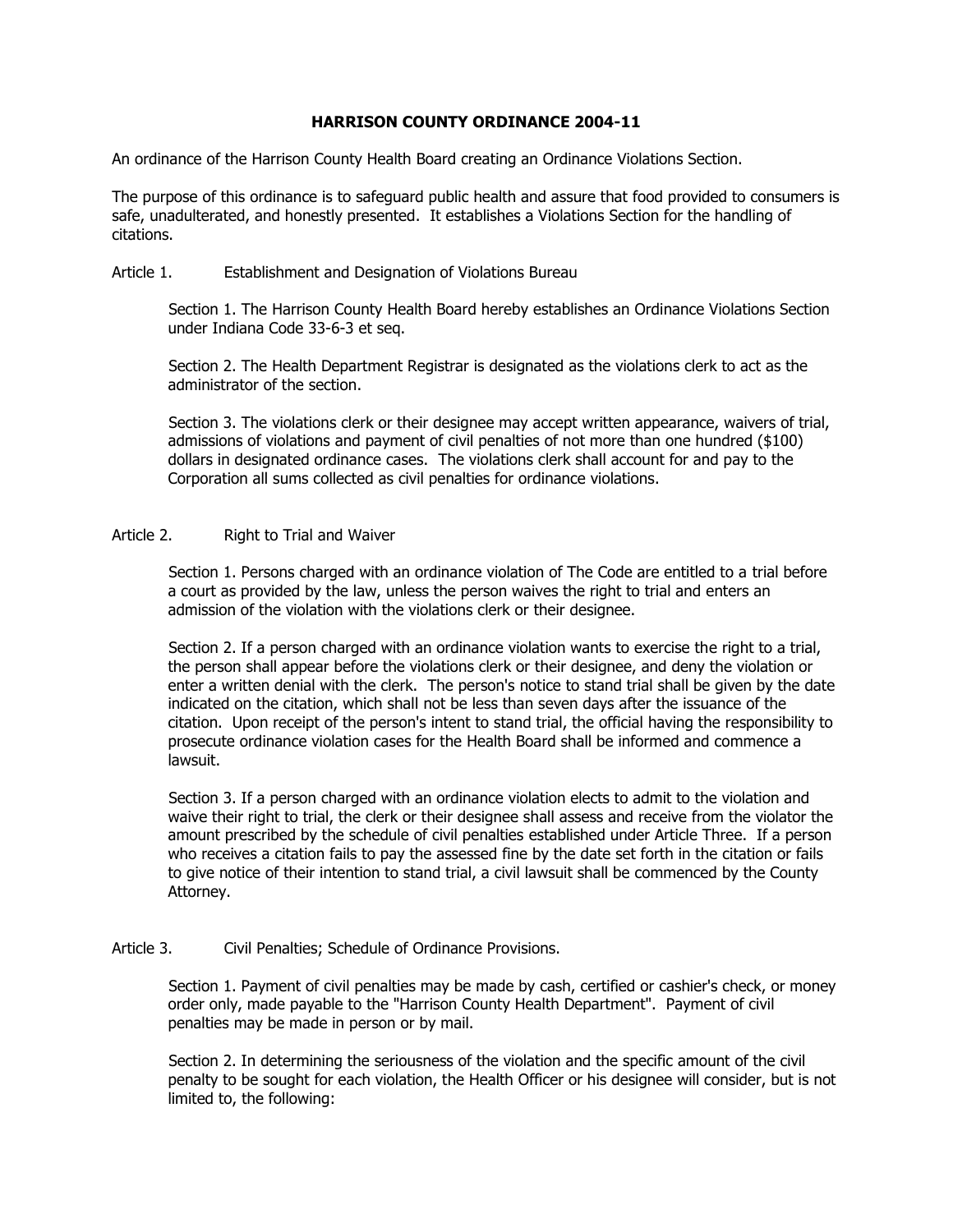- (a) The potential for harm or imminent threat to public health.
- (b) The extent of deviation from statutory or regulatory requirements.
- (c) The degree of willfulness or negligence.
- (d) History of noncompliance.
- (e) Whether the violations are repeat critical violations of current Indiana Food Code.

(f) Whether the sanitary and operational requirements of a food establishment operation have been met.

(g) Compliance with sanitation and other minimum standards.

(h) Whether non-residential property is/has been properly maintained to prevent a public health threat.

The absence of direct harm will not result in assessment of a lower penalty for a violation.

Section 3. Schedule of ordinance violations subject to admission before the violations clerk and the amount of civil penalty to be assessed a violator who elects to admit a violation under this Article. The monetary penalty for violation of any of the above-listed sections shall be twentyfive (\$25) to one hundred dollars (\$100) for each day of each violation. Penalties shall be assessed according to Schedule of Civil Penalties for Violations in the current food code.

Article 4. Citations.

Section 1. A citation may be issued to the person responsible for an ordinance violation listed in Article 3.

Section 2. The citation shall contain:

- (a) Date of violation,
- (b) Name of responsible person,
- (c) Address of violation,
- (d) Ordinance citation,
- (e) Nature of violation,
- (f) Amount of fine assessed,
- (g) Manner and location to enter an admission and to pay fine and date fine is due, not less than seven days following issuance of the citation,
- (h) Notice that each day the violation continues to exist is a new violation,
- (i) Statement to violator of right to elect trial, and
- (j) Name, business address, and phone number of person issuing citation.

Section 3. Court proceedings against the person for an alleged ordinance violation will be initiated by the County Attorney if the person denies or fails to deny the violation or if the person fails to satisfy the civil penalty imposed by the violations clerk after having entered an admission of the violation. Court proceedings may be filed in the Harrison Circuit Court. The matter shall be scheduled for trial, and a summons and an Order to Appear shall be served upon the Defendant.

Section 4. The Health Board may, in addition, seek equitable relief in any court of competent jurisdiction.

Section 5. In proceedings before a court for ordinance violations, Health Department and/or its legal representative shall have the burden of proving the ordinance violation by a preponderance of the evidence.

Section 6. A person adjudged to have violated The Code shall be liable for court costs and fees. No costs shall be assessed against the Health Department for having brought the action.